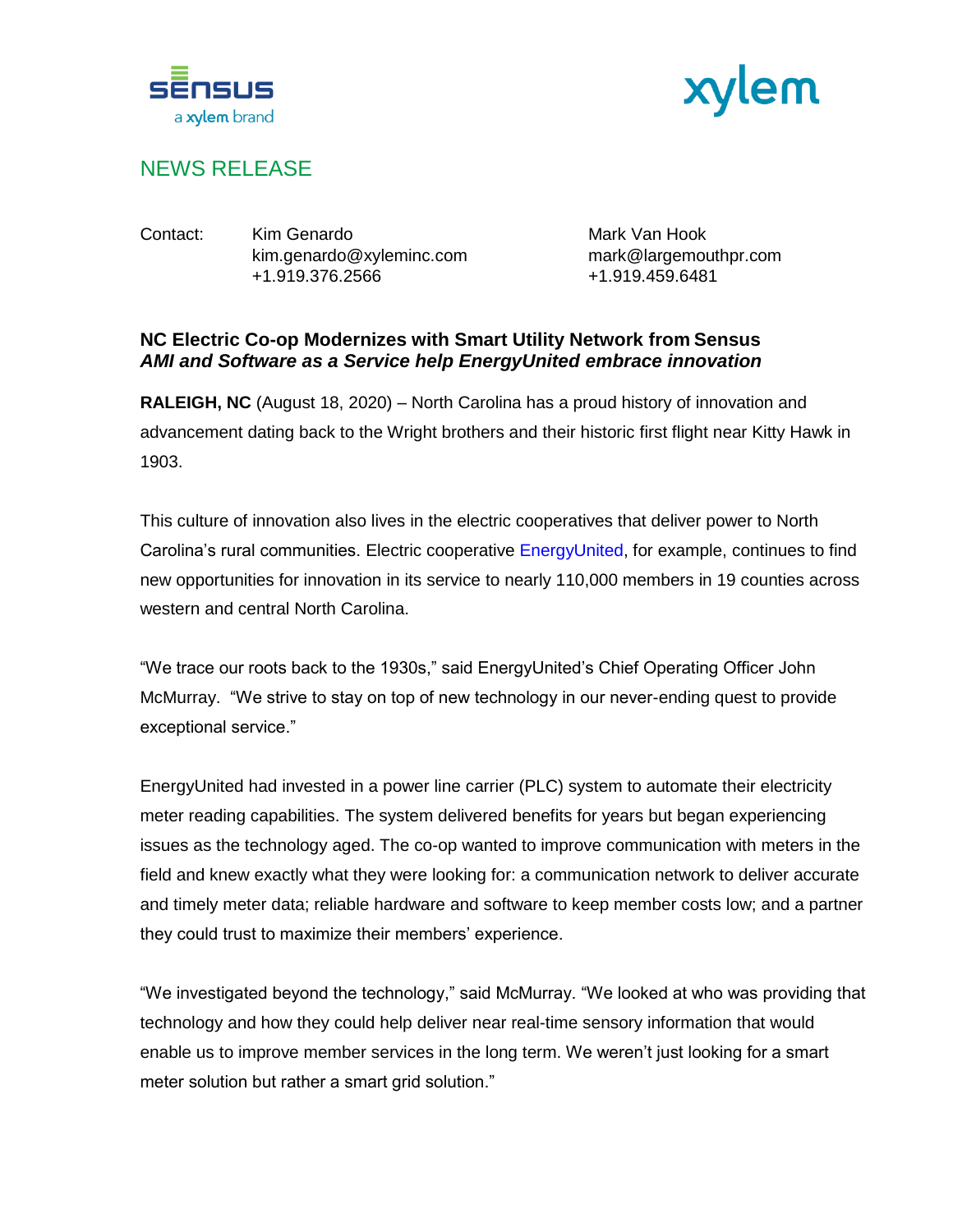After a thorough search, the co-op deployed a [smart utility network](https://sensus.com/solutions/power-line-carrier-plc-migration/) from [Sensus,](https://sensus.com/) a Xylem brand. EnergyUnited also chose the [Software as a Service](https://sensus.com/services/managed-services/software-as-a-service/) (SaaS) solution which gave them a private and secure cloud-based environment where software maintenance is managed by Sensus.

"Besides functionality, SaaS was one of the big reasons we chose Sensus," explained EnergyUnited's Chief Information Officer Kathleen Hart. "Having Sensus manage our software upgrades has drastically reduced the time we typically spend on them. It took us three months to deploy the last upgrade of our PLC system. Working with Sensus, our latest upgrade took less than a month."

EnergyUnited rolled out more than 70,000 Sensus [Stratus](https://sensus.com/products/stratus/)<sup>®</sup> electricity meters within the first year of deployment. With the new meters in place and the ability to communicate via the secure, twoway FlexNet<sup>®</sup> [communication network,](https://sensus.com/communication-networks/sensus-technologies/flexnet-north-america/) EnergyUnited now receives near real-time data and insights.

"Shortly after deploying, we received an alert from one of our new Stratus meters about a potential outage and we dispatched a crew within one minute," said McMurray. "Seven minutes later, 911 emergency services called us about the problem but we were already addressing it."

The remote management capabilities not only improve outage response and save staff time but also lessen the utility's carbon footprint with service calls.

"EnergyUnited recognizes the importance of sustainability measures and has eliminated about 450 truck rolls a month, which represents a 25% decrease over three months," said Hart.

Read the [case study](https://sensus.com/resources/case-studies/north-carolina-electric-co-op-modernizes-grid-infrastructure-with-sensus/) to learn more about how EnergyUnited is using solutions from Sensus to innovate and stay ahead of customer needs.

## **About Sensus**

Sensus helps a wide range of public service providers—from utilities to cities to industrial complexes and campuses—do more with their infrastructure to improve quality of life in their